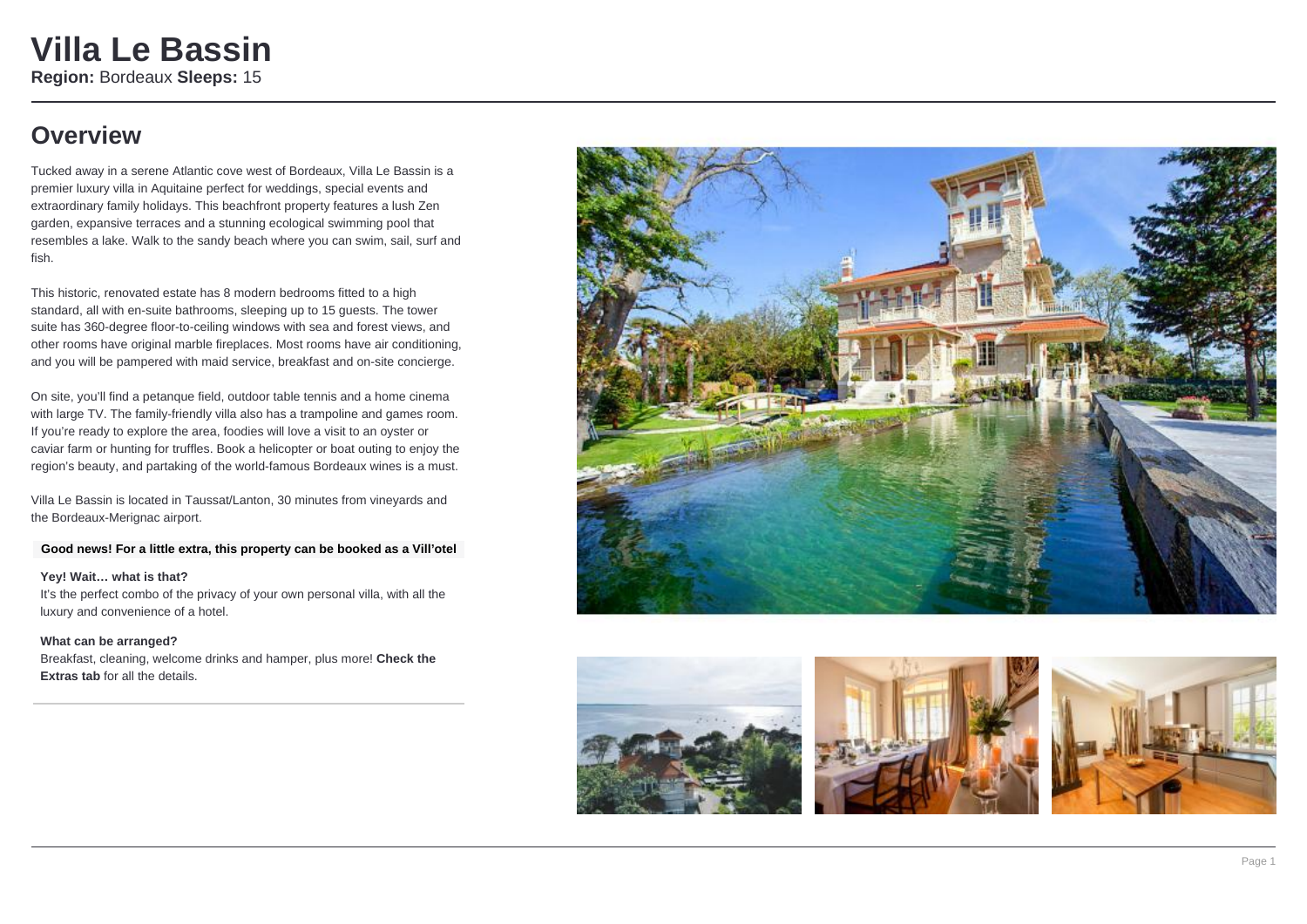### **Facilities**

Wow Factor • Instagrammable • **Recommended** • Vill'otel (Like a Hotel!) • Private Pool • Child-Safe Pool • Beach Nearby • Ideal for Babies & Toddlers • Ideal for Kids • Ideal for Teens • Wi-Fi/Internet • Air-Con • Hot Tub • Walk to Beach • Walk to Village • Walk to Restaurant • BBQ • All Bedrooms En-Suite • Ideal for Parties • Stag/Hen Allowed • Cable TV • Wheelchair Access • Bicycles Provided • Games Room • Table Tennis • Table Football • DVD • Working Fireplace • Heating • Conference Facilities • Caretaker/Owner on Site • Cot(s) • High Chair(s) • Fenced Grounds • Waterfront • Rural Location • Walking/Hiking Paths • Wine Tasting • Golf Nearby • Tennis Nearby • Stalking/Hunting • Fishing • Outstanding Landscapes • Outdoor Pursuit & Activities • Tourist Towns & Villages • RWC-Bordeaux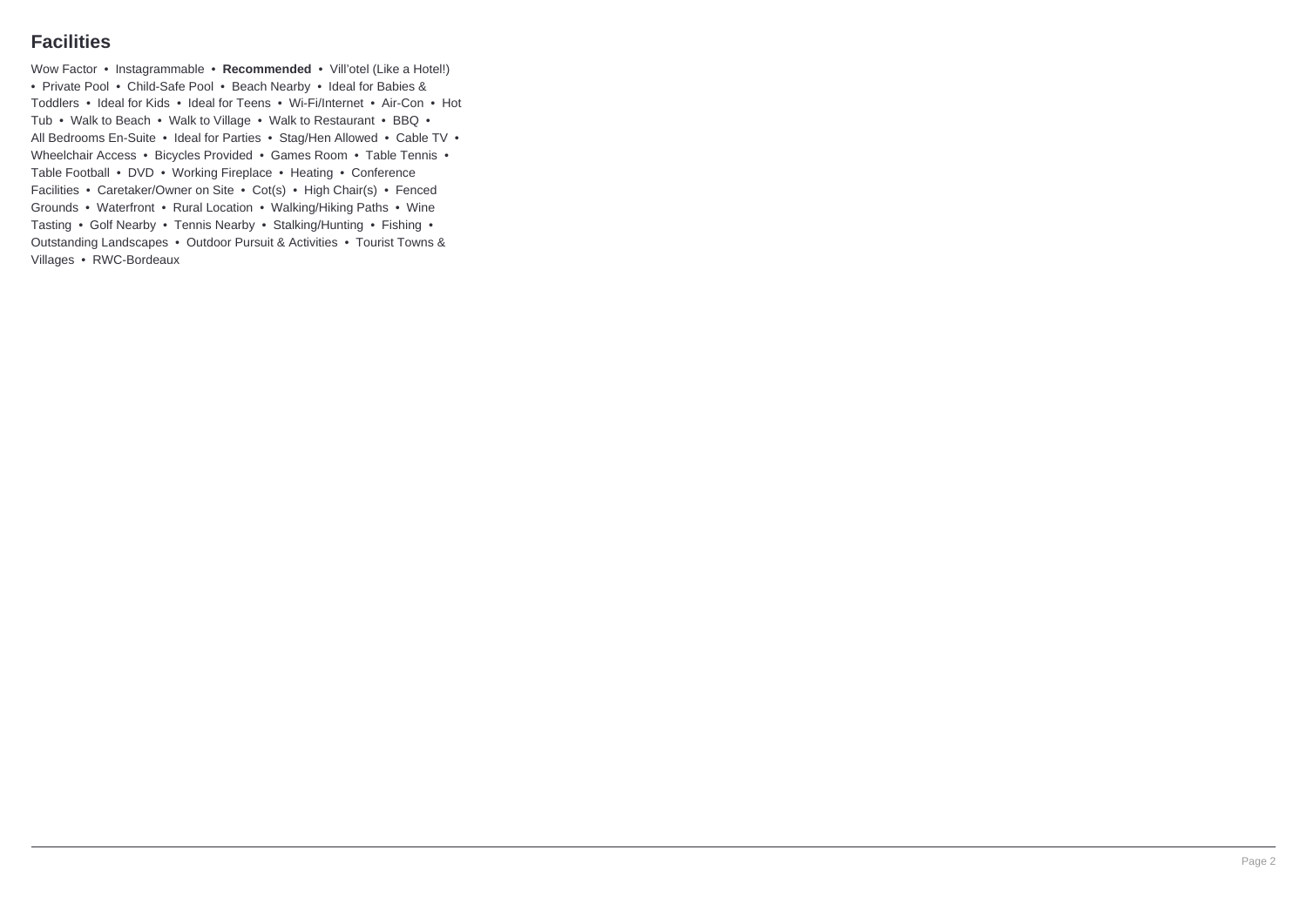## **Interior & Grounds**

The house is an exclusive country estate offering 8 bedrooms for up to 15 guests, all with en-suite bathrooms. 4 luxury rooms retain their original marble fireplaces, and the tower suite with its 360 degrees floor to ceiling windows offers breath taking sea and forest views. An especially built ramp that gives access to the outdoor covered terrace and dining room as well as to one of the bedrooms, allows us to also receive guests with reduced physical mobility.

"L'eau Vive" boasts a magnificent outdoor terrace. Enjoy a glass of Champagne with splendid views of Arcachon and Cap Ferret across the Bassin, or sooth your tired muscles after an active day in our luxuriously appointed en-suite bathroom with a double shower, water jets and separate spa tub.

In "La Verandah" guests may shower in the bright sunshine that this spacious bathroom receives in the morning. Floor to ceiling doors opening onto the lower level arched verandah ensure direct access to the garden and beach beyond.

The spacious contemporary dining room with its magnificent sea view is a perfect place for a romantic dinner, or to receive guests for seminars. Its floorto-ceiling windows open up to a grand covered terrace and to the arched verandah. Indoors guests may delight in the crackle of fire in the 2-way open fire place, connecting the dining room with the kitchen area.

The dining room opens up to the generous living room. Here guests will find the perfect spot to read a book and catch-up with friends.

Taken back in time, guests may choose their favorite vintage, from a deep leather armchair, in front of the marble fireplace in our pinewood panelled library.

An office is located on the first floor. Guests can use it for meetings, workshop sessions, faxing, printing, and as a retreat to prepare meetings, or simply check their emails. The villa has fast Wi-Fi throughout and every room is also equipped with a fixed internet access point. In addition 5 rooms on the first floor have air conditioning.

Originally the snooker room, the Home Cinema boasts a 55 inch flat screen TV with English channels and state of the art video system. Settle down in comfortable plush chairs and watch your preferred movie. With the click of a finger the theatre, can be turned into a meeting room for any kind of seminar or conference.

The spectacular park has wide vistas over the front lawn that extend as far as







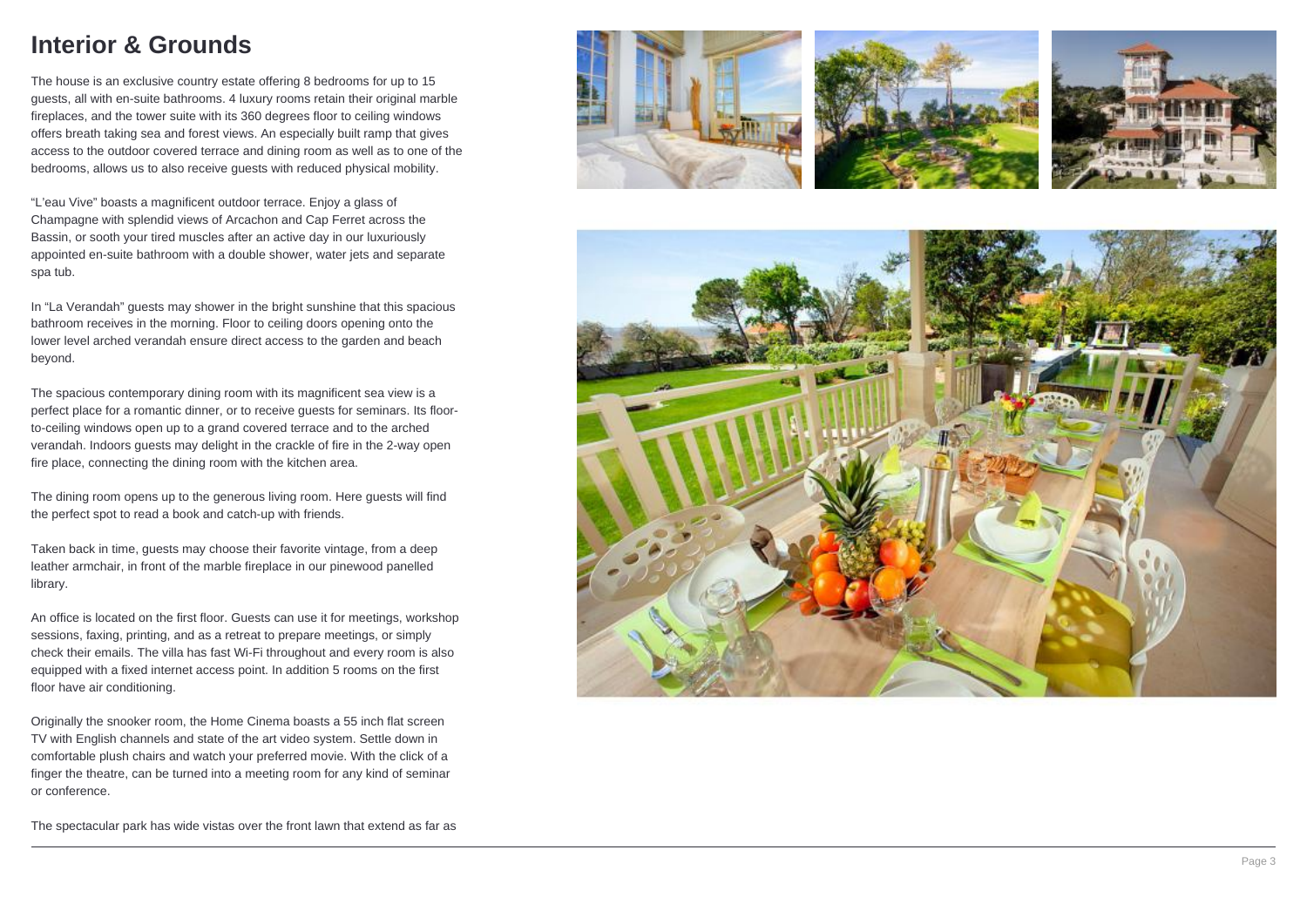Cap Ferret and Arcachon. A century old stone wall, lined with Tamaris trees separates the grounds from a direct stroll onto the beach at low tide, or a refreshing dip at high tide.

The garden offers guests a unique experience with its ecological pool filled with our own natural spring water, a petanque field and outdoor table tennis. There is also a gas "plancha" BBQ. The rectangular minimalistic pool, with its natural filtering and regeneration ponds, rather resembles a genuine lake blending into the garden. The water is filtered and regenerated through plants, rocks and pebbles. Next to the pool are comfortable lounge chairs on the huge deck with 180 degree views of the garden and shore line. The pool deck also offers another spot to organize romantic candle light dinners, group dinners, seminars or photo shoots.

The garden leads directly onto the fine sand of the beach where a range of water activities, including swimming, sailing, surfing, fishing and many more are available. Boating outings to the magnificent Bande d'Arquin and L'ile des Oiseaux, or even a trip with a local fisherman to one of his oyster parks may be organized on demand. Guests may consume the delicious oysters they have harvested on the spot or share them for lunch with their friends or family.

In the summer, quests may dine on one of the outdoor terraces showered in the sunset's natural light-show of pinks, oranges, yellows and reds. In winter you can enjoy a roaring fire in the luxurious dining room.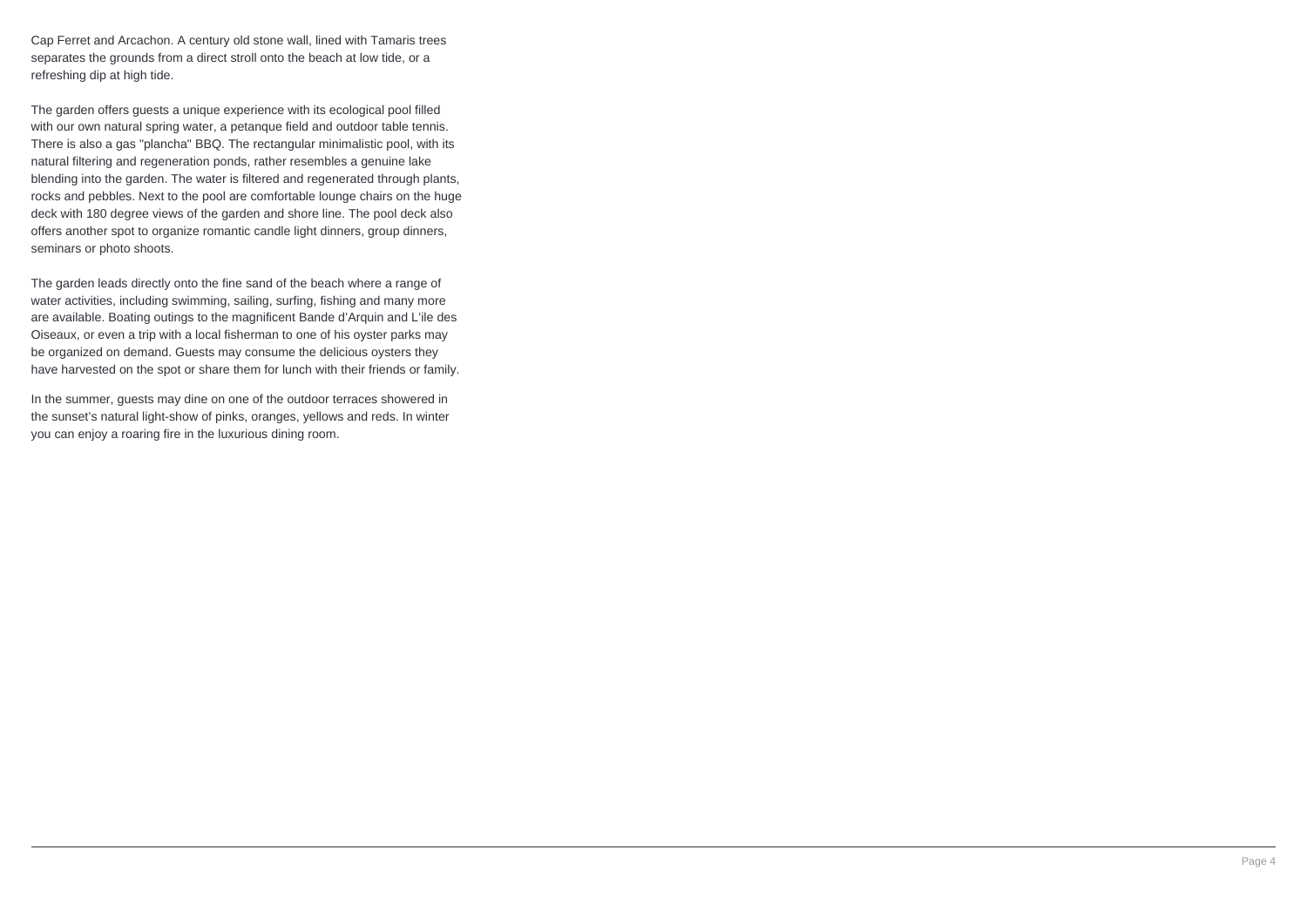## **Location & Local Information**

This beach front property is hidden away , just a 30 minutes drive from ravishing vineyards and Merignac/Bordeaux airport. Merignac has many scheduled and seasonal international flights arriving direct or via Paris every day. There are also daily frequent flights from other domestic cities.

Activities at and around the villa range from deeply relaxing to highly animate, from cultural to inspirational. The swimming pool draws guests on warm summer days, while the petanque court asks for some team play. Guests can explore the direct environment by strolling onto the beach, boating, horseback riding, or cycling. Bicycles are at the guest's disposal for those who just want to discover the local fisherman villages, or those who want to spin further afield to the Atlantic Ocean.

Favoured choices for daytrips include a helicopter flight of the Bordeaux vineyards crowned with a wine tasting, the endless beaches of the Atlantic Ocean, a climb up to the highest dune of Europe Dune de Pyla, a boating outing to the Arguin sandbank and the Ile aux Oiseaux, or kayaking over the Leyre. And don't forget your binoculars to watch the different bird species, such as the Sandwich Tern or the Oyster Catcher, while hiking through the protected natural bird migration park Domaine de Certes.

Nestled in the heart of the forest and well protected from dominant winds, the fresh-water lakes North and South of the Bay offer yet another option for safe swimming, sailing lessons and fishing.

Less then half an hour east lays the world famous French Bordeaux Wine District. Guests can relish the renowned wines from Saint-Emilion, Graves, Sauternes, Medoc, Entre-deux-Mers and Pessac-Leognan, to name but a few. Soak up the vineyards in a luxury car with a private chauffeur giving you the freedom to taste as many appellations you like. Guests may stock their own wines in the house cellar to enjoy during returning visits.

The possibilities are almost endless: horseback riding through the thick pine forests or on the infinite beaches of white sand, golfing on the Internationally acclaimed Golf du Medoc Chateaux course at the foot of the vineyards, or for those seeking more adrenaline driven sports, what about speed sailing, paragliding at the Dune de Pyla or kite surfing?

#### **Distances**

- Bordeaux 65 km/45 mins
- Bordeaux Merignac Airport
- 44 km/35 mins
- Andernos 5 mins
- Arcachon 40 mins

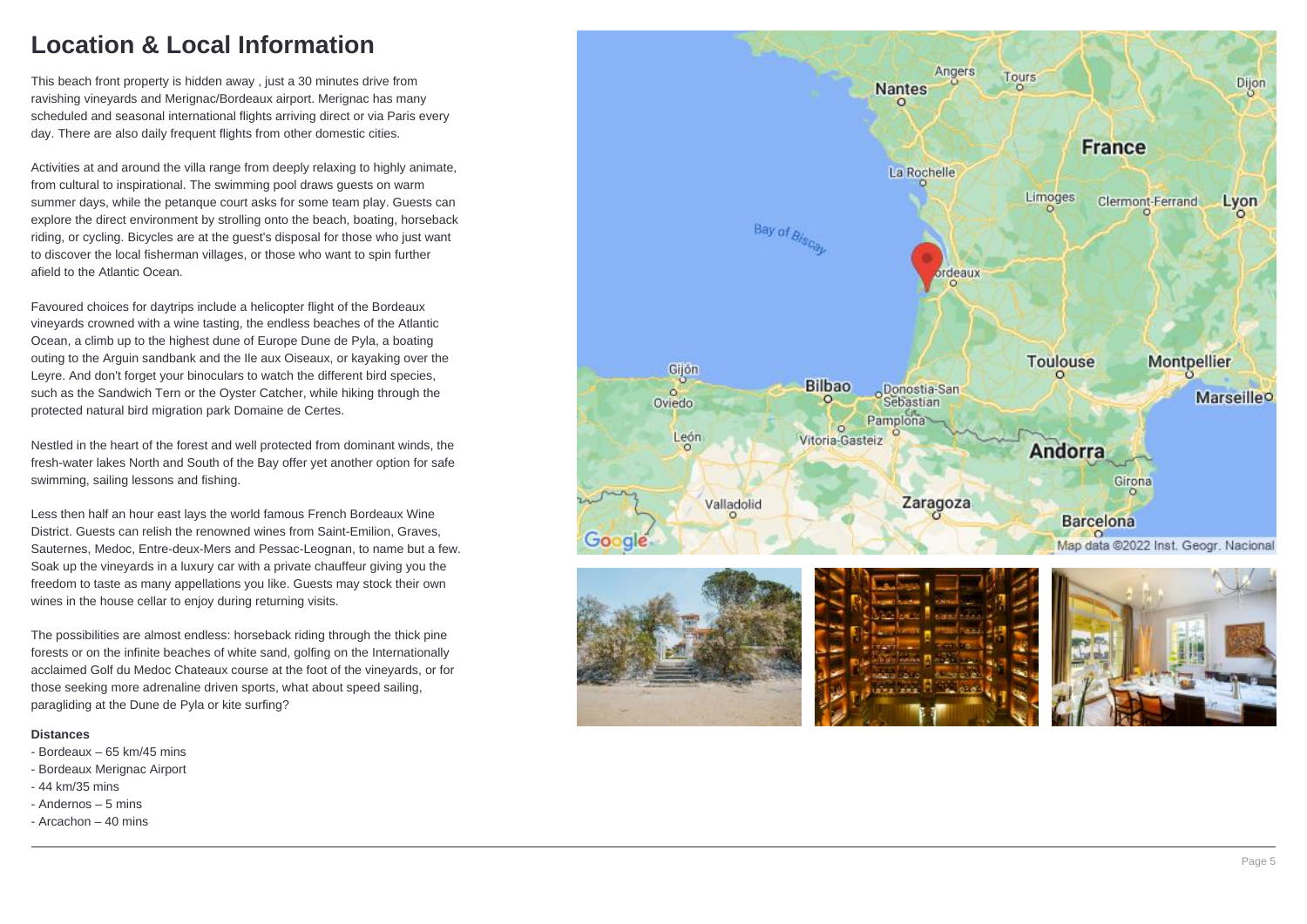- Cap Ferret – 35 mins

- Libourne – 85 km

- Pessac-Leognan vineyards – 40 mins

- St Emilion vineyards – 102 km/60 mins

### **Local Amenities**

| <b>Nearest Airport</b>    | Bordeaux Merignac/ Bergerac airport<br>(35mins/1h) |
|---------------------------|----------------------------------------------------|
| <b>Nearest Ferry Port</b> | Taussat<br>(3 km)                                  |
| Nearest Village           | (walking distance)                                 |
| <b>Nearest Town/City</b>  | <b>Andernos &amp; Lanton</b><br>(5km)              |
| <b>Nearest Restaurant</b> | <b>Andernos</b><br>(5km/5mins drive)               |
| Nearest Beach             | Few steps away from the Villa                      |
| Nearest Golf              | Les aiguilles vertes<br>(5 km)                     |
| Nearest Supermarket       | (300m)                                             |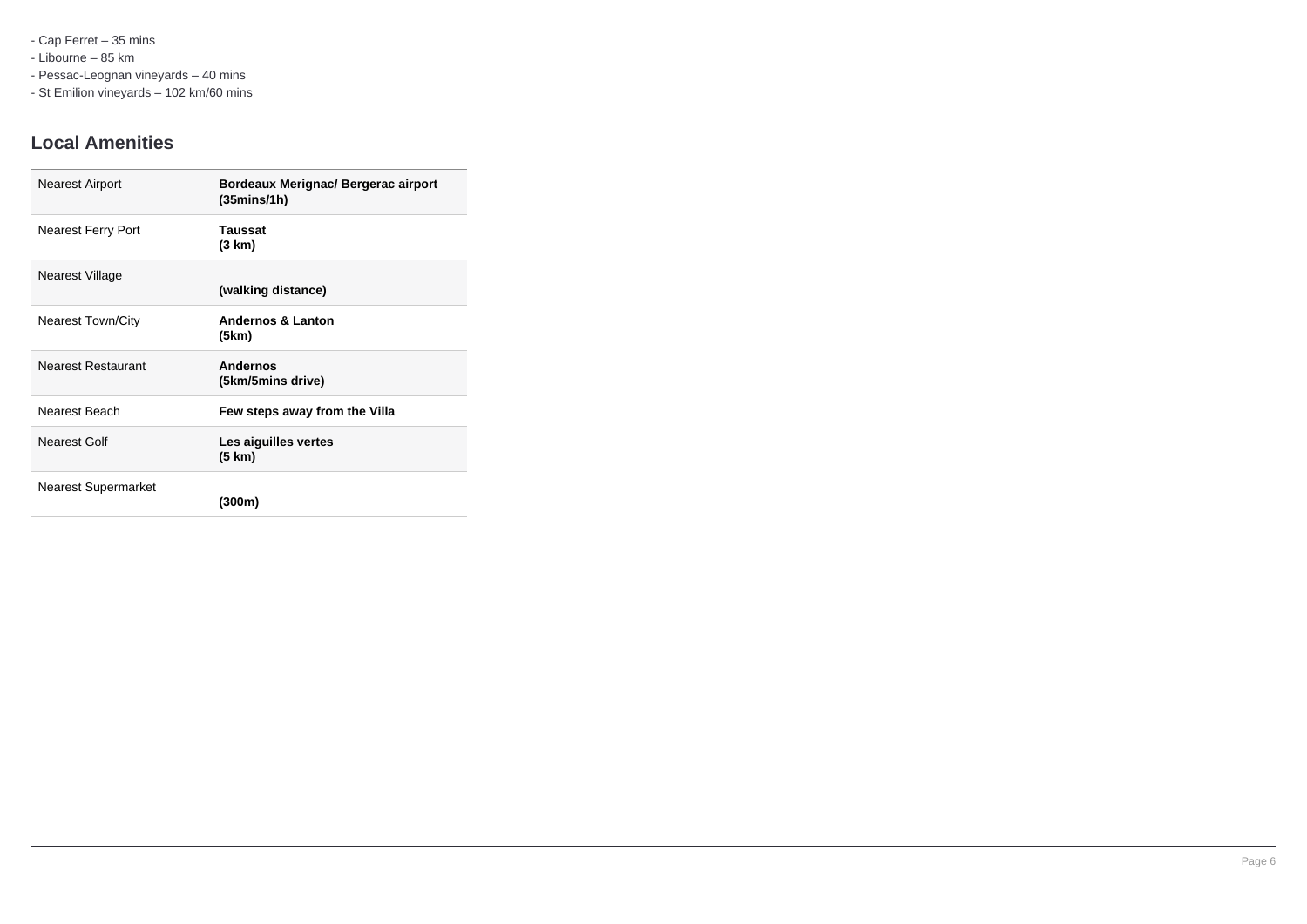# **What Oliver loves…**

- This beachfront villa's pool is ecologically filtered. Enjoy a natural spring instead of chlorine!
- Foodies must try oysters, foie gras, caviar and, of course, the finest wines in the world.
- Luxury accommodation and exemplary service in an environment of marine life and pine forests guarantees a deep feeling of well-being and promises a time-out from daily affairs.
- The beachfront location.. and it's a sandy beach!
- Guests can indulge in a wide variety of French wines. The original but renovated wine cellar maintains the ideal temperature and humidity for the careful maturation of French wines. Guests may stock their own wines in the cellar to enjoy during returning visits.
- Fabulous activities can be arranged for guests, such as boat trips with picnic and Dune Du Pyla climbing, local wine tours with lunch and a private visit of a nearby caviar farm with private caviar dinner

# **What you should know…**

- Loud noise is not allowed in the garden area after 10.00 p.m.
- Ceilings of two garden-level rooms are lower than the ceilings of other levels.
- A ramp to the outdoor covered terrace, dining room and a bedroom is perfect for guests with reduced mobility.